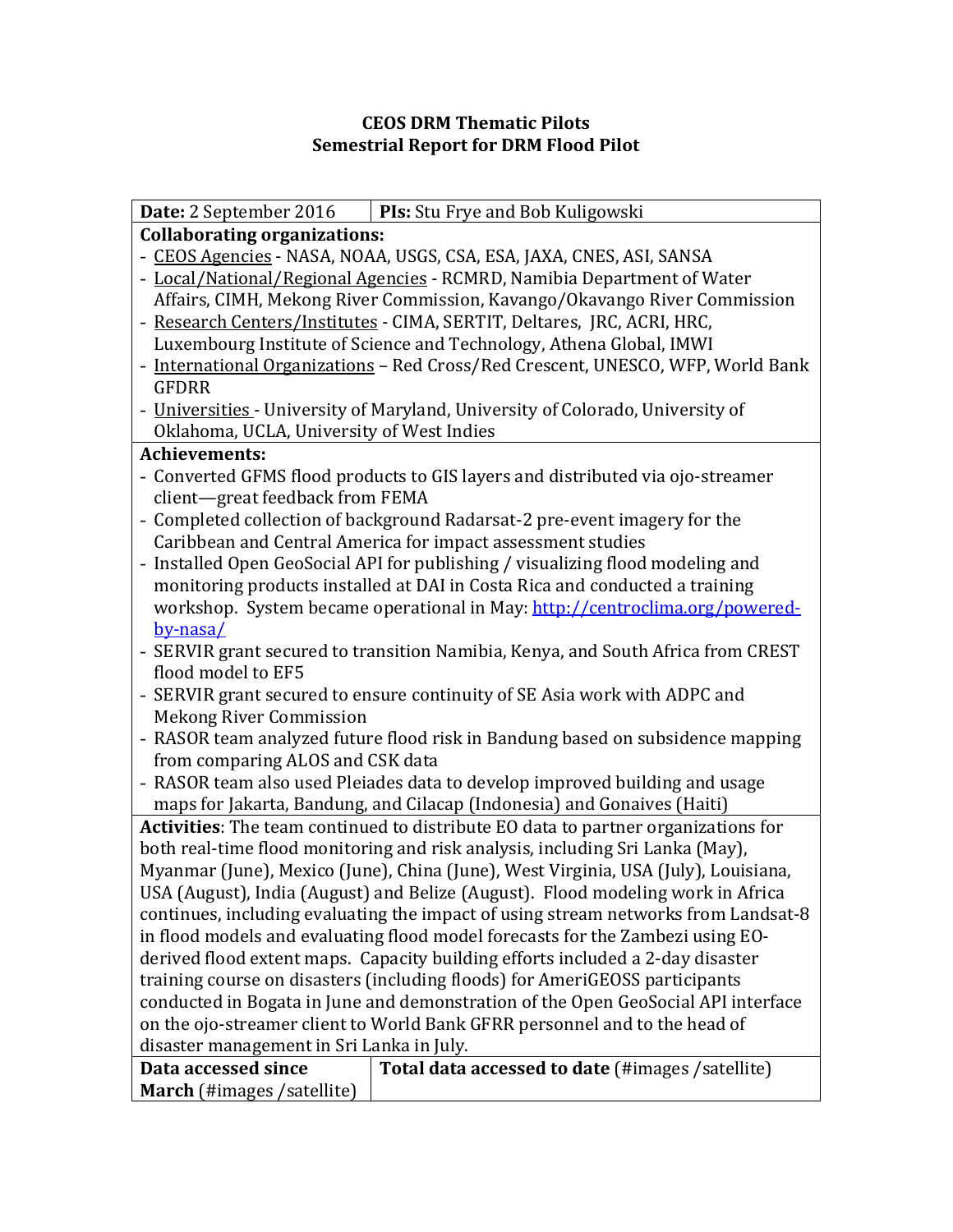|                                                         | $-0$ ALOS-2                                                                           |                | $-40$ ALOS-2                                |                               |  |  |  |
|---------------------------------------------------------|---------------------------------------------------------------------------------------|----------------|---------------------------------------------|-------------------------------|--|--|--|
|                                                         | - 8 Landsat-8                                                                         | - 78 Landsat-8 |                                             |                               |  |  |  |
|                                                         | $-11 E0-1$                                                                            | $-81 E0-1$     |                                             |                               |  |  |  |
|                                                         | - 5 Sentinel-1A                                                                       |                | - 52 Sentinel-1A                            |                               |  |  |  |
|                                                         | - 6 Radarsat-2                                                                        |                | - 123 Radarsat-2                            |                               |  |  |  |
|                                                         | - 4 COSMO SkyMed                                                                      |                | - 107 COSMO-SkyMed                          |                               |  |  |  |
|                                                         | - 9-12 Pleiades (includes a                                                           |                | - 9-12 Pleiades (includes a set of 4 strips |                               |  |  |  |
|                                                         | set of 4 strips                                                                       |                | corresponding to 7-9 individual images)     |                               |  |  |  |
|                                                         | corresponding to 7-9                                                                  |                |                                             |                               |  |  |  |
| individual images)                                      |                                                                                       |                |                                             |                               |  |  |  |
|                                                         | <b>Products:</b> (delivered this                                                      |                | User (by<br><b>User or practitioner</b>     |                               |  |  |  |
|                                                         | quarter)                                                                              |                | product)                                    | endorsement/opinion/outcomes  |  |  |  |
|                                                         | 1. GFMS flood products                                                                | 1.             | <b>FEMA</b>                                 | • Strong FEMA endorsement of  |  |  |  |
|                                                         | from flooding in China                                                                | 2.             | University of                               | API-distributed GIS layers of |  |  |  |
|                                                         | (June), West Virginia,                                                                |                | Serena (Chile)                              | flood products "This is       |  |  |  |
|                                                         | USA (July), and                                                                       | 3.             | <b>ICIMOD</b> and                           | absolutely the direction we   |  |  |  |
|                                                         | Louisiana, USA (August)                                                               |                | Army Corps of                               | want to head". (C. Vaughan)   |  |  |  |
| 2.                                                      | Optical imagery for Sri                                                               |                | Engineers                                   |                               |  |  |  |
|                                                         | Lanka (May), Myanmar                                                                  | 4.             | ISRO and                                    |                               |  |  |  |
|                                                         | (June), Mexico (June),                                                                |                | International                               |                               |  |  |  |
|                                                         | India (August), Belize                                                                |                | Water                                       |                               |  |  |  |
|                                                         | (August)                                                                              |                | Management                                  |                               |  |  |  |
|                                                         |                                                                                       |                | Institute                                   |                               |  |  |  |
| List any publications directly stemming from pilot work |                                                                                       |                |                                             |                               |  |  |  |
|                                                         | Jones, B., and S. Frye, 2016: International Charter / CEOS Flood Pilot (oral          |                |                                             |                               |  |  |  |
|                                                         | presentation). NASA Flood Response Workshop.                                          |                |                                             |                               |  |  |  |
| $\overline{\phantom{a}}$                                | Kuligowski, R. J., and S. Frye, 2016: The CEOS Working Group on Disasters Flood       |                |                                             |                               |  |  |  |
|                                                         | Thematic Pilot (poster). NASA Flood Response Workshop.                                |                |                                             |                               |  |  |  |
| $\overline{\phantom{a}}$                                | Rudari, R., S. Frye, and B. Kuligowski, 2016: CEOS Disaster Risk Management           |                |                                             |                               |  |  |  |
|                                                         | Flood Pilot (oral presentation). 2016 Understanding Risk Forum.                       |                |                                             |                               |  |  |  |
|                                                         | Schumann G. J-P., Frye S., Wells G., Adler R., Brakenridge R., Bolten J., Murray J.,  |                |                                             |                               |  |  |  |
|                                                         | Slayback D., Green D., Wu H., Kirschbaum D., Howard T., Flamig Z., Clark R., Chini    |                |                                             |                               |  |  |  |
|                                                         | M., Matgen.P., Stough T., B. Jones, 2016: Unlocking the Full Potential of Earth       |                |                                             |                               |  |  |  |
|                                                         | Observation during the 2016 Texas Flood Disaster. Water Resources Research,           |                |                                             |                               |  |  |  |
|                                                         | $52(5)$ , 3288-3293.                                                                  |                |                                             |                               |  |  |  |
| $\overline{a}$                                          | Schumann, G. J-P and K. M. Andreadis (2016). A method to assess localized             |                |                                             |                               |  |  |  |
|                                                         | impact of better floodplain topography on flood risk prediction, Advances in          |                |                                             |                               |  |  |  |
|                                                         | Meteorology, 6408319.                                                                 |                |                                             |                               |  |  |  |
| $\overline{a}$                                          | Tolomei, C., S. Salvi, A. Lugari, J. Beckers, M. Huber, G. Pezzo, and L. Rossi, 2016: |                |                                             |                               |  |  |  |
|                                                         | Multitemporal InSAR data to develop natural hazard scenarios for the Bandung          |                |                                             |                               |  |  |  |
|                                                         | area (Western Java, Indonesia) (oral presentation). ESA Living Planet                 |                |                                             |                               |  |  |  |
|                                                         | Symposium 2016.                                                                       |                |                                             |                               |  |  |  |
| $\overline{\phantom{0}}$                                | Wu, H. and Adler, R., "Evaluation of Quantitative Precipitation Estimations (QPE)     |                |                                             |                               |  |  |  |
|                                                         | and Hydrological Modeling at the Iowa Flood Studies Focal Basins.", 2016              |                |                                             |                               |  |  |  |
|                                                         | Journal of Hydrometeorology, in review.                                               |                |                                             |                               |  |  |  |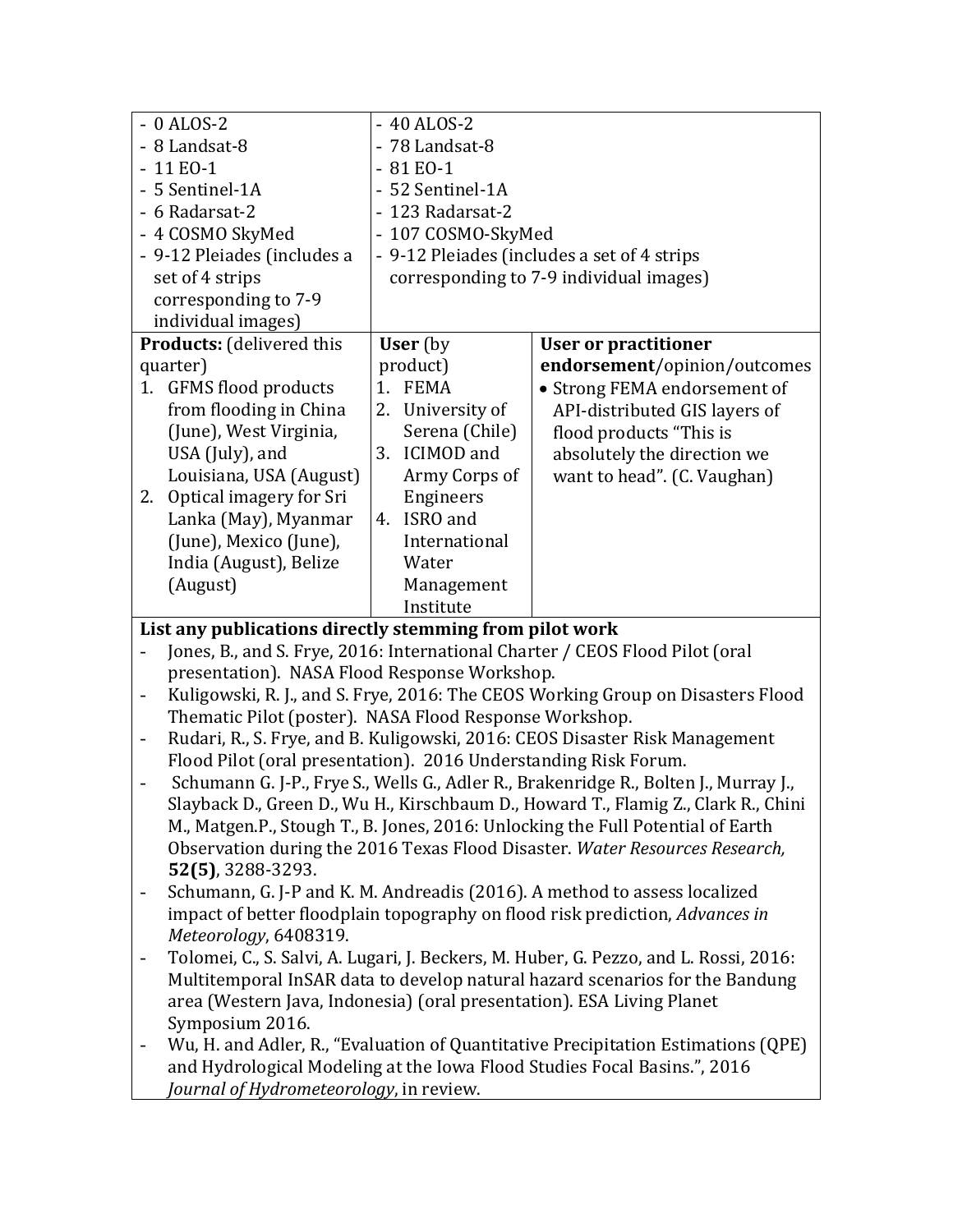## **List objective milestones and state progress to date (%)**

- Objective A: Global Component **75%**
	- 2014 Milestone: initial pilot Global Flood Dashboard website with linkages to major global projects and systems and archive flood products
	- **2015 Milestone: functional linkages between the Global Flood Dashboard and** the three regional flood component areas; indication of regions of interest based on reports of flooding; showcase at WCDRR
		- Status: Telecon with B. Koetz (ESA) to discuss concept of using GeoOpenSocial API to allow regional users to post and access products that could be hosted at Hydro-TEP or on Amazon Cloud. ESA is currently considering it and will provide a response in September.
	- 2016-17 Milestone: draft a plan for longer-term sustainability; provide functional linkages to additional user-selected polygons of interest beyond the three regional Pilot areas.
		- Status: In concert with GeoDARMA, reach out to UN World Bank, International Red Cross, and other potential partners to implement the Flood Pilot monitoring capabilities on a more permanent basis
- Objective B: Regional Pilots<br>Caribbean / Central Ame
	- Caribbean / Central American component **50%**
		- 2014 Milestones:
			- o Flood dashboard based on Namibia pilot adapted to Caribbean and Central American users
				- Status: Prototype Flood Dashboard completed: [http://matsu](http://matsu-flashflood.opensciencedatacloud.org/)[flashflood.opensciencedatacloud.org/](http://matsu-flashflood.opensciencedatacloud.org/)
			- o Flood monitoring (i.e., targeted EO data acquisitions)
				- Status: Targeted EO acquisitions in 2014 for Guatemala, Panama, Trinidad, Haiti, and Belize
			- o Contributions of data to KAL Haiti data base
				- Status: Completed
		- 2015 Milestones:
			- o Flood monitoring during 2015 season
				- Status:
					- Panama (June); EO-1 / MODIS / Landsat flood maps for CATHLAC
					- Dominica (August—TS Erika): COSMO-Sky-Med, Radarsat-2, and EO-1 data
					- Bahamas (October—H Joaquin); EO-1 images, GPM rainfall, GFMS flood predictions, flood maps from multiple sensors
			- o RASOR risk management platform operational for flood risk and landslide risk analysis in Haiti
				- Status: nothing new to report since subsidence mapping described in March report
			- o 10-year flood archive based on Deltares Flood Monitoring Programme Status: on hold due to funding constraints.
		- 2016-17 Milestones: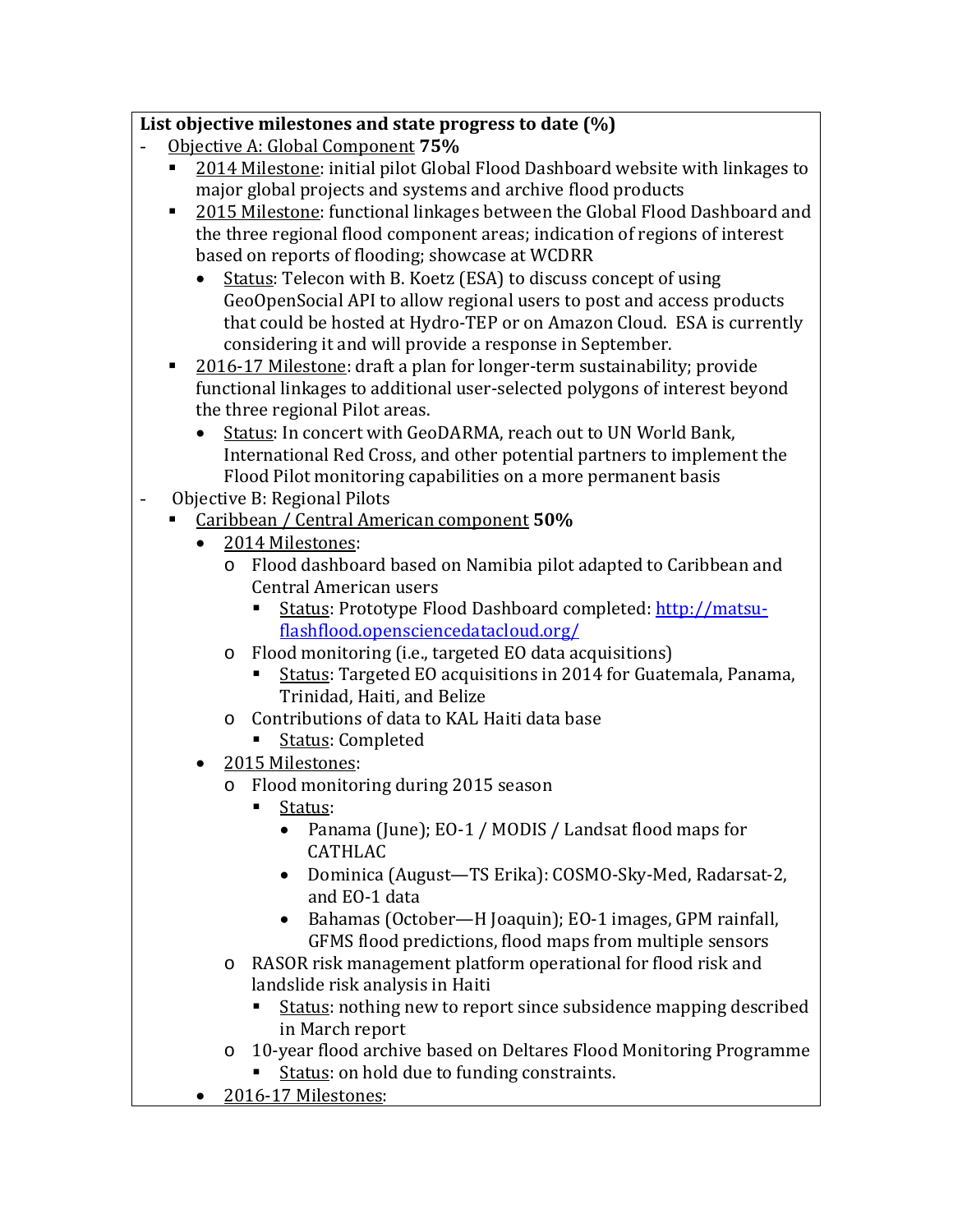- o Flood monitoring during 2016 season
	- Status: Provided optical imagery (EO-1 and MODIS) and GFMS for Mexico (TS Danielle—June) and Belize (H Earl—August)
- o Draft a plan for longer-term sustainability
	- Status: Intent is to transition much of this work into AmeriGEOSS, but details need to be worked out
- Southern Africa component **75%**
	- 2014 Milestones:
		- o Flood monitoring during early 2014
			- **EXECUTE:** Acquisitions from NASA and CSA under previous agreement within GEO task
		- o Updates to flood dashboard
			- Status: Upgraded Flood Dashboard completed: [http://matsu](http://matsu-namibiaflood.opensciencedatacloud.org/)[namibiaflood.opensciencedatacloud.org/](http://matsu-namibiaflood.opensciencedatacloud.org/)
	- 2015 Milestones:<br>
	o Flood monitor
		- Flood monitoring during early 2015
			- Status: Radarsat-2 images provided for Namibia during flooding on 24 Feb; three Archive Radarsat-2 images of Malawi (early January—ordered in March) provided to LIST for Flood Hazard Mapping that were Disaster Charter acquisitions
		- o 10-year flood archive over region based on Deltares Flood Monitoring Programme
			- Status: on hold due to funding constraints
	- 2016-17 Milestones:
		- Flood monitoring during 2016 season<br>Status: Ouiet flood season thus far
			- Status: Quiet flood season thus far, so no support provided
		- o Draft a plan for longer-term sustainability
			- Status: Intent is to transition much of this work into AfriGEOSS but details need to be worked out
- Southeast Asia component **80%**
	- 2014 Milestones:
		- o User consultations on new pilot products
			- Status: Open GeoSocial API flood forecasting and event mapping software installed at ICIMOD in 2015.
				- New SERVIR funding secured to install new flood products at ADPC (e.g., J. Bolten's NDVI differential product for the Mekong)
				- SERVIR grant for OpenGeoSocial API installation was not funded but hoping to leverage the above work
		- o Test TRMM/GPM-based Global Flood Modeling System (GFMS) 1km resolution flood modeling product over the Lower Mekong Basin (contingent on river gauge data being obtained)
			- Status: On hold—unable to obtain gauge data for this application. SERVIR project may provide a way forward.
		- o Flood Dashboard development based on Namibia pilot example